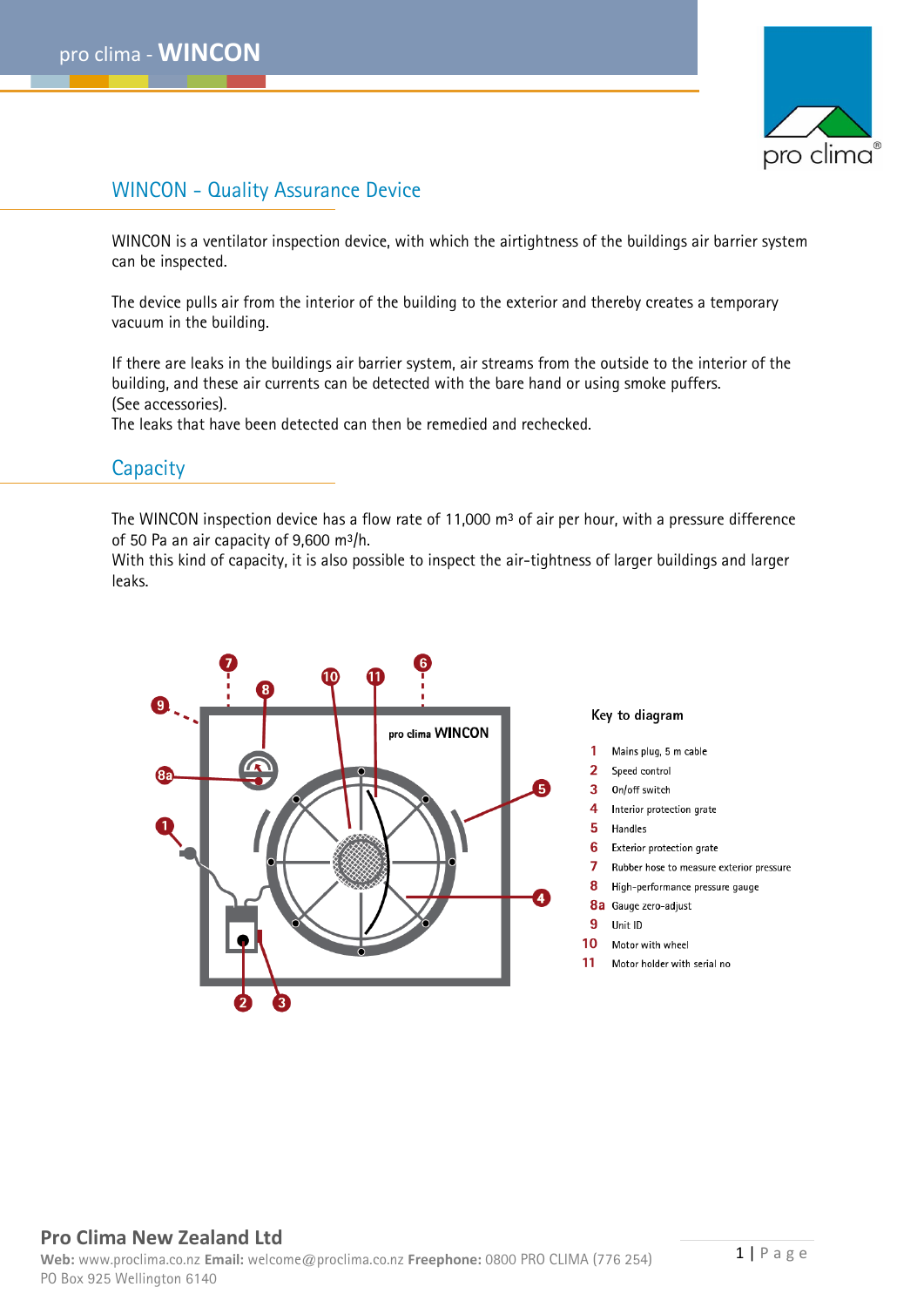

# Difference between inspection and survey

The AS/NZS ISO 9972 standard defines the BLOWER DOOR procedure for testing air-tightness.

With the BLOWER DOOR procedure, a measurement is taken to ascertain the Q50-value, i.e., the rate of air leakage at a pressure difference of 50 Pa.

This measurement is only meaningful when the buildings air barrier system is complete. A rectification of defects is often more difficult by then.

The BLOWER DOOR is an expert surveying device that documents the quality of the entire house with regard to air-tightness. This includes the air-tightness of windows, doors, basement windows, extractorhoods, chimneys, etc.

The WINCON inspection device does not enable expert evaluation; it is available from Pro Clima as a tool for the quality assurance of the air barrier system and final inspection of the air barrier system. The WINCON inspection device does not enable the user to act as an expert surveyor and to reveal defects in other building subsections; this should remain the task of a legally and technically trained surveyor.

If you require a BLOWER DOOR test, please see the list of Blower Door operators on our proclima.co.nz website.

Utilising the WINCON quality assurance process documents; the air barrier system has been executed to the best possible standard. Once the building is complete, a BLOWER DOOR measurement can be taken without apprehension.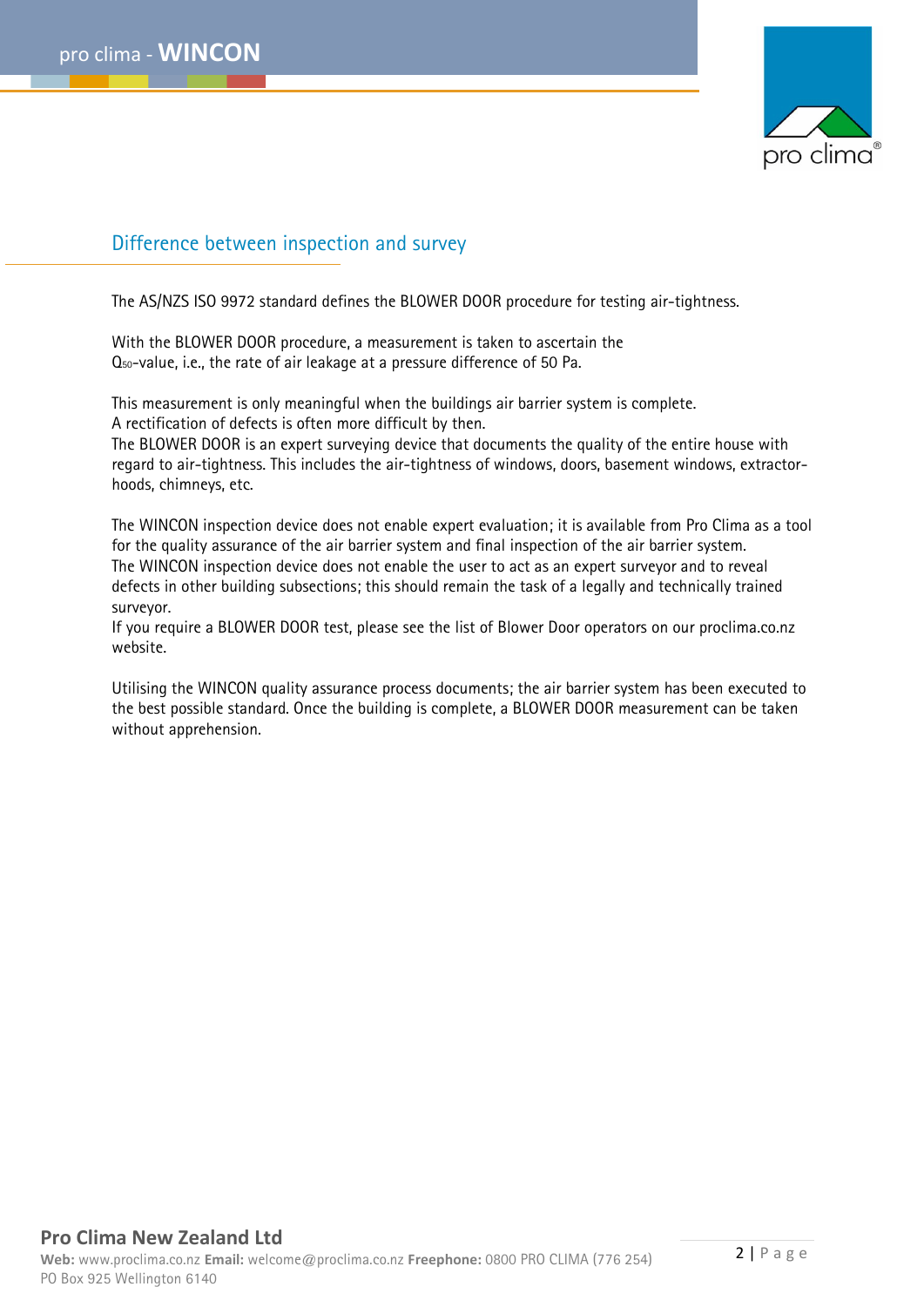

### Documentation and use

The WINCON inspection report can attest to the sound and error-free construction of the air barrier system. If the construction contract issuer (usually the owner), is present at the inspection and confirms the acceptance, you have a formal acceptance instead of the usual implicit acceptance. The site manager can only legally confirm a formal acceptance, if they have a mandate for this from the contract issuer.

By thoroughly inspecting your work (even without client sign-off) your organization can prove due diligence and benchmark this aspect of the programme in terms of completion date, thereby protecting your organisation from responsibility for defects caused by other trades. Please retain the inspection report accordingly.

# The WINCON advantages

- The completion of your work is documented, significantly heightening awareness around the airtightness aspect of the project for all stakeholders. Subsequent damage to the air-sealing layer, e.g., by other construction workers, is outside your responsibility. If you are requested to correct these leaks, you can charge the work to the client, or responsible contractor.
- The customer, site manager and other trades are made aware of the air barrier system being used and your responsibility for sound and error free contract work is documented.

Your employees gain experience through the quality assurance process by detecting weak spots and errors in the execution of the air barrier system thereby avoiding them next time

• Your employees identify more with their work and are more aware of the quality of their installation.

During consultation or when you submit your quote, you could suggest that a WINCON air-tightness inspection should take place at pre-lining.

This is an effective protection against claims of poor workmanship.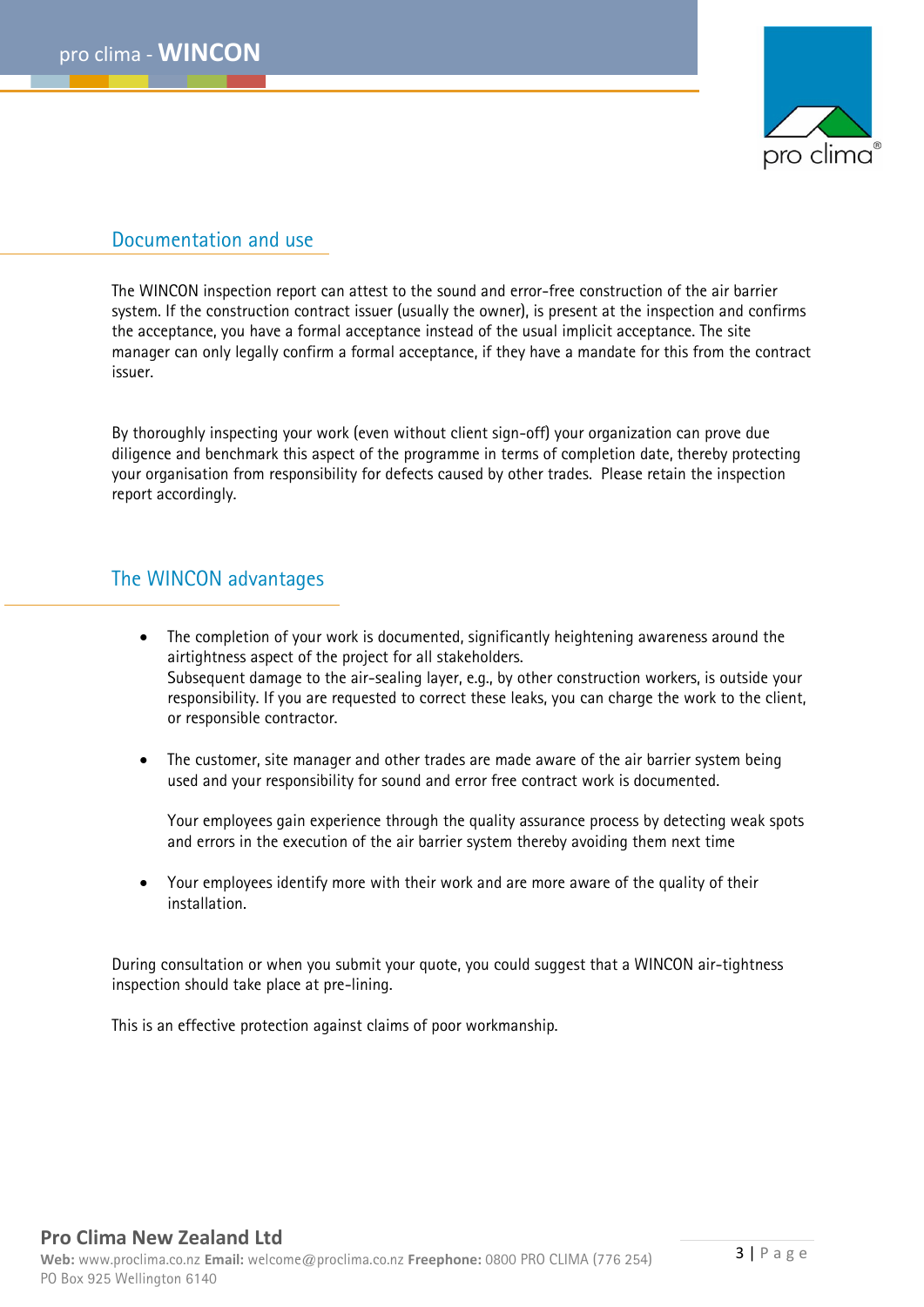

# Accessories, tools

- WINCON adhesive tape
- pro clima Smoke Bottles
- WINCON BOX –transport Box

# Safety regulations and functional inspection

- During operation, do not touch the protection grate and no objects can pass through or into the fan protection grate.
- Do not open any electrical equipment or input leads unless there is a fault with the unit and you are a suitably certified electrician.
- Keep out of reach of children.
- Protect the WINCON device from wet and rain. The motor, the cables and the electrical equipment conform to IP 54 standard (protected from moisture and dripping water, not from hose water). If you need to clean the fan, use wet wipes only.
- Protect the rubber hose at the pressure gauge from water. Never blow into it, as the excessive moisture of the breath can damage the interior of the highperformance pressure gauge.

If the electrical functions of the device are not working, first check that the power supply is in order.

Check that the switch at the speed control has been turned on.

If there are still no electrical functions, please pull the power plug and get an electrician to check the fuses in the speed control.

A reserve fuse is attached to the cover. If there are still no electrical functions, get an electrician to check the device and/or contact pro clima.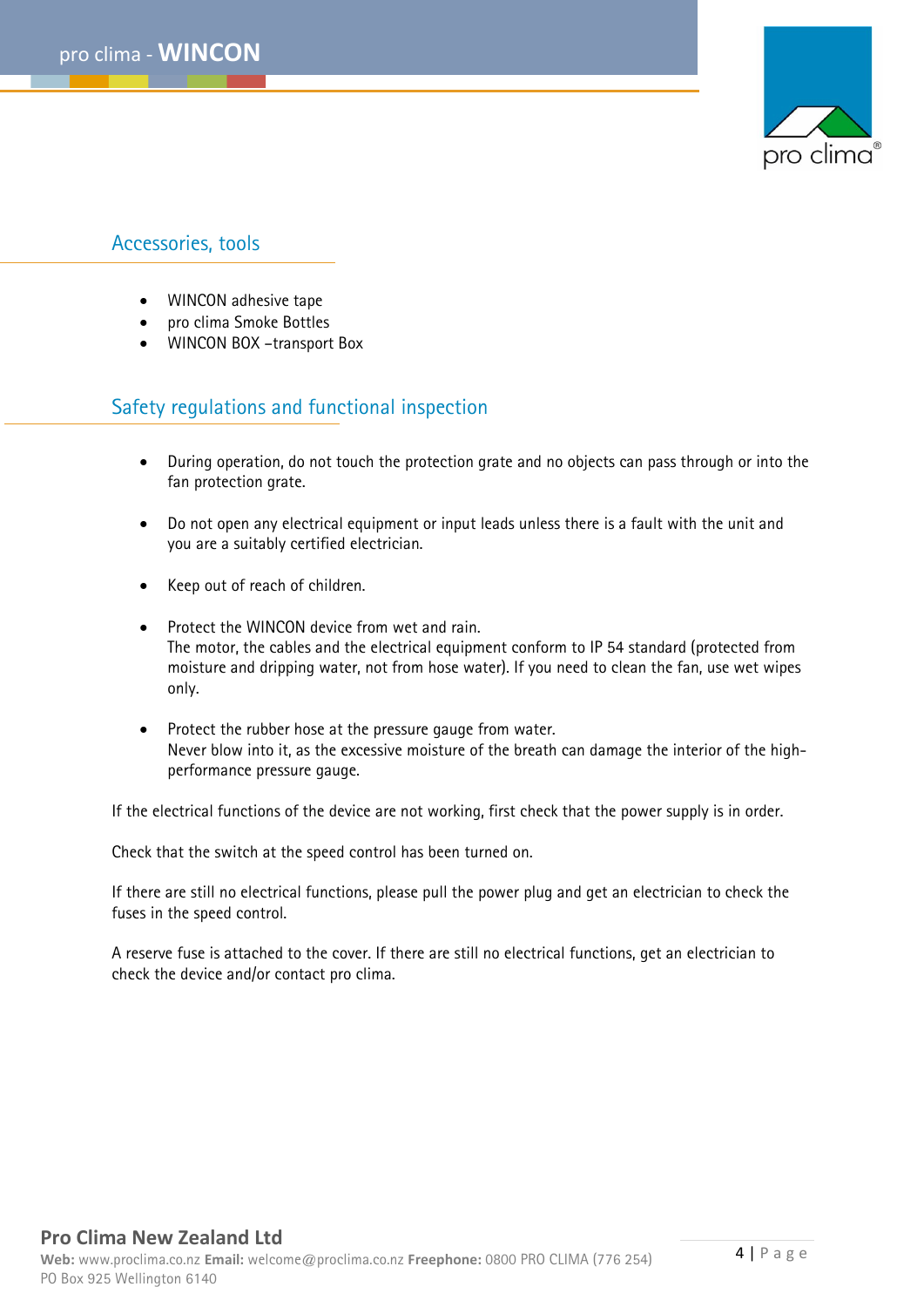

# Preparation of the inspection

To perform the air-tightness inspection, place the WINCON vertically in a door or window opening, with the controls facing inwards, and fasten it to the frame using a screw clamp or screw through the pre drilled holes.

Please ensure that the window frame is not damaged in the process.

Seal the remaining open sides of the window with cardboard / ridged sheathing or a plastic sheet. Here you should apply **WINCON adhesive tape** (Never any other pro clima adhesive tape). **WINCON adhesive tape** can be easily removed from the surface even after a few hours.

Now close all of the doors and window of the building; interior doors should be opened. If the house door has not yet been installed or if a window is missing, they can be provisionally closed.

Thorough sealing is not required. Only enough is needed for WINCON to create a vacuum of 50 Pa.

Check and zero the pressure gauge as required using the adjust screw. Turn the speed control fully to the lowest level.

Insert the power plug and turn the motor on using the switch next to the speed control.

Turn the speed control to the left until a pressure difference of approx. 50 Pa has been reached. The pressure can be read from the pressure gauge.

#### **! PLEASE NOTE !**

**Exterior windows and doors should remained closed during the inspection.**

**Interior doors should be safely wedged open to prevent accidental closure.**

**If a window (e.g. a previously open one) or door (even an interior door) is unexpectedly closed during the inspection, the leaking air is reduced significantly.** 

**This could result in a sudden increase in suction in part of the building, which could damage the air barrier system of the building or the WINCON device.**

**If the device is improperly managed, pressure spikes/ or fan speed/pressure settings of over 70Pa can damage the air barrier system by popping membranes at fixings or de bonding at junctions. Pro Clima will not be held responsible for any such damage.**6